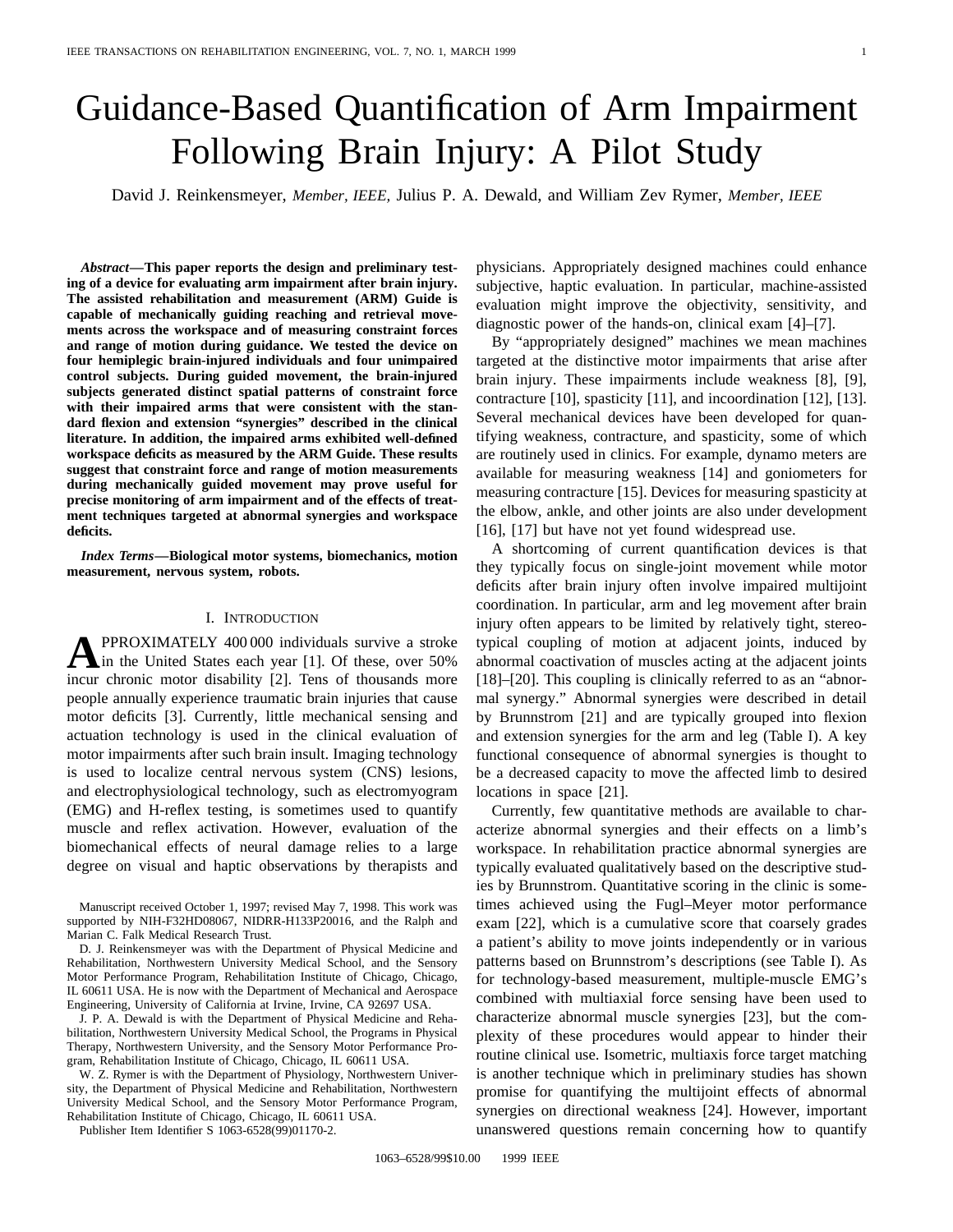#### TABLE I SUMMARY OF SUBJECT CHARACTERISTICS AND FUGL–MEYER MOTOR PERFORMANCE EXAM SCORES FOR THE IMPAIRED ARM'S OF THE FOUR BRAIN-INJURED SUBJECTS.  $0 =$  THE SPECIFIC DETAIL CANNOT BE PERFORMED AT ALL;  $1 =$  THE DETAIL CAN BE PERFORMED ONLY PARTLY; 2 = THE DETAIL IS PERFORMED FAULTLESSLY. THE INDIVIDUAL JOINT COMPONENTS OF THE FLEXION AND EXTENSION SYNERGIES, DERIVED FROM BRUNNSTROMS WORK, ARE SHOWN IN PART II OF THE TABLE

|                                                | Subject:              | A              | B              | С       | D   |
|------------------------------------------------|-----------------------|----------------|----------------|---------|-----|
| <b>Subject Characteristics:</b>                | Age:                  | 24             | 52             | 74      | 49  |
|                                                | Type of brain injury: | TBI            |                | CVA CVA | TBI |
|                                                | Since injury (years): | 2              | 2              | 25      | 16  |
|                                                | Side of paresis:      | ۲              | ٢              | ľ       |     |
| <b>Fugl-Meyer Exam Upper Extremity Scores:</b> |                       |                |                |         |     |
| <b>Reflex activity</b>                         | out of possible 4:    | 4              | 4              | 4       | 4   |
| II. Movement in synergy                        | out of possible 18:   | 13             | 17             | 10      | 7   |
| individual components; shoulder retraction     |                       | 2              | 2              | 2       |     |
|                                                | elevation             | 2              | 2              | 2       |     |
|                                                | abduction             | ı              | 2              | 2       |     |
| flexion synergy                                | external rotation     | 2              | 2              | 1       | O   |
|                                                | elbow flexion         | 2              | 2              | 2       | 2   |
|                                                | forearm supination    | O              | 2              | ი       |     |
|                                                | shd add/int rot       | $\overline{2}$ | $\overline{2}$ |         |     |
| extension synergy                              | elbow extension       | 2              | 2              | U       | n   |
|                                                | forearm pronation     | 0              | 1              | 0       | 0   |
| Ш.<br>Mixing synergies:                        | out of possible 6:    | 3              | $\overline{2}$ | 0       | 0   |
| IV. Out of synergy:                            | out of possible 6:    | 3              | 0              | 0       | 0   |
| V. Wrist and hand                              | out of possible 24:   | 0              | O              |         |     |
| VI. Coordination/Speed                         | out of possible 6:    |                | 0              |         | Ω   |
| Total:                                         |                       | 24             | 23             | 16      | 12  |

abnormal synergies during dynamic movement and the effects of abnormal synergies on a limb's ability to move to different locations in space.

This paper describes a method and device designed to quantify both impaired multijoint coordination and workspace deficits during arm movement after brain injury. As a starting point for the device design, we hypothesized that abnormal synergies would appear as distinct patterns of constraint force at the hand during mechanically guided movement. In addition, we sought to test whether guided movement could be used to evaluate workspace deficits after brain injury. The device we have developed, called the "assisted rehabilitation and measurement (ARM) Guide," attaches to the patient's forearm and guides the arm along a linear path, measuring constraint forces and range of motion (Fig. 1). This paper reports pilot testing of the ARM Guide with four hemiplegic brain-injured subjects who were clinically identified as having abnormal synergetic patterns of arm movement, and four unimpaired control subjects. Portions of this work have been reported in abstract form [25] and [26].

#### II. METHODS

#### *A. Subject Selection*

The four control subjects were aged between 29–41 and had no known neurological deficits. Three of the control subjects were right-hand dominant, and one was left-hand dominant. As shown in Table I, the brain-injured subjects were aged between 24–74 and were at least two years post-brain injury. Three were right hemiplegic, and one was left hemiplegic. Table I



Fig. 1. The ARM Guide. The user moves the arm along a linear, counterbalanced constraint that can be oriented at different elevation angles  $\theta_e$ . Movement along the constraint and forces generated against the constraint are measured.

also shows the scores for the brain-injured subjects on the upper extremity portion of the Fugl–Meyer motor performance exam [22]. All subjects could perform active movement within synergy, but had limited active movement mixing synergies, or moving out of synergy (summarized in Fig. 2). Subjects A, C, and D could perform a small degree of gross flexion of the hand, but otherwise, like Subject B, had no residual hand or wrist function. None of the subjects had obvious evidence of abnormal synergetic movement or decreased active range-of-motion (ROM) of the arm on the side contralateral to the impaired arm, although it is possible that the motor capacity of the "unaffected" arm was also affected by the brain injury [27]. No subject exhibited cognitive deficits, neglect, or aphasia. The Institutional Review Board of Northwestern University, Evanston, IL, gave approval for all experiments. Subjects provided informed consent.

# *B. Device Description*

The ARM Guide consists of an instrumented linear constraint that can be oriented in different directions across the subjects workspace (Fig. 1). The linear constraint is implemented using a three-splined steel shaft. The subject is attached to the ARM Guide using a custom splint that rides along the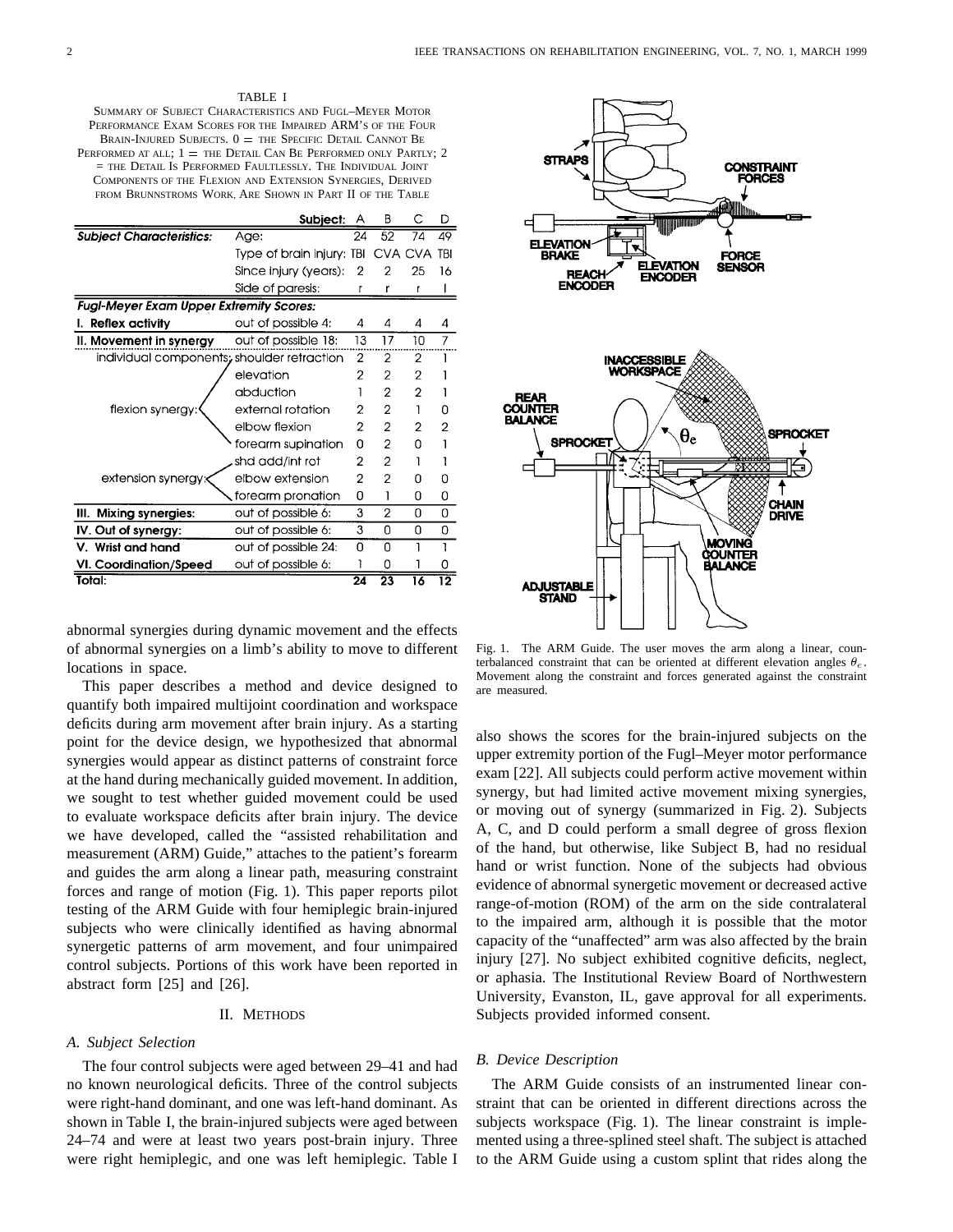

Fig. 2. Summary of movement ability of impaired arms of brain-injured subjects from Fugl–Meyer exam scores (see Table I).

linear constraint via a low friction, ball bearing, spline nut. The splint is allowed to rotate with respect to the constraint via a ball-bearing shaft holder. A six-axis force/torque sensor (ATI Industrial Automation) is interposed between the ball-bearing shaft holder and spline nut to measure the constraint forces generated by the subject against the ARM Guide (force/torque resolution  $= 0.5$  N/0.03 Nm).

The linear constraint can be oriented in different directions in the vertical plane referenced to the flexion/extension axis of rotation of the shoulder. In particular, the spline shaft is coupled to the (hollow) shaft of a computer-controlled magnetic particle brake (Placid Industries, Inc.). A backstop prevents the spline nut/handle from moving closer than 25 cm to the shaft of the brake. The linear constraint rotates about the brake axis to different elevation angles  $\theta_e$ . An optical encoder (U.S. Digital, Inc.) measures the elevation angle  $\theta_e$ (resolution  $= 0.05^{\circ}$ ). The brake provides a scalable resistance torque between 3.0–150 lb-in, and can be used to hold the ARM Guide at a fixed elevation angle during arm movement. To lock the ARM Guide at a particular elevation angle, the experimenter manually orients the linear constraint using a visual display of the current elevation angle on the computer. When the sensed elevation angle is within  $0.5^{\circ}$  of the desired elevation angle, the computer automatically sets the brake at its maximum resistance torque.

To measure position of the arm along the linear constraint, the spline nut is coupled to a zero-backlash cable chain looped around two aluminum sprockets, one at the distal end of the spline shaft, and one coincident with the shaft of the brake. This latter sprocket attaches to a steel shaft that feeds through the hollow shaft of the brake to a second encoder. This second encoder measures the position of the splint along the spline (i.e., via the chain drive) (resolution 0.1 mm).

The ARM Guide is counterbalanced such that it remains at any position and orientation it is placed along the linear constraint, at any elevation angle. As a result, the subject experiences no static loading of the arm due to the weight of the ARM Guide. In particular, the handle assembly is counterbalanced using a moving counterbalance of equal weight (3.23 kg) riding on a second, parallel spline shaft. The resulting constant, forward center of mass is counterbalanced by a rear counterbalance.

A key design criterion was that the ARM Guide must securely engage the subject's arm without requiring the subject to have the ability to grasp. Our solution was a custom splint consisting of a wooden cone handle and a lightly padded forearm brace. The brace is oriented so as to hold the forearm in  $30^{\circ}$  of pronation, accommodating subjects with limited supination ability. The forearm is secured to the brace using two straps, thereby eliminating wrist movement. If the subject cannot voluntarily grasp the cone, the fingers are wrapped around the cone by the experimenter, and the cone is slid and locked so that it holds the dorsal surface of the hand and forearm flush against the forearm brace. The ARM Guide can be used to measure reaching readily with either left or right hand by reversing the orientations of both the linear constraint and the handle.

## *C. Data Collection and Control*

The two encoders and the force/torque sensor are sampled at 250 Hz and read into an analog-to-digital (A/D) acquisition system of a Pentium-based personal computer. An 8-pt moving average is applied to the force-torque data. In addition, the computer subtracts the forces/torques produced by the weight of the user attachment interface from the total forces/torques to derive the forces the user generates. The computer can also give visual or auditory feedback about elevation angle, reach along the ARM Guide, constraint forces, and other measured variables.

## *D. Experimental Protocol*

For the pilot test of the ARM Guide described here, the subjects sat in a chair next to the device. The subject's torso was securely strapped to the chair back across the clavicles and around the upper chest to minimize shoulder translation and torso movement. The arm was abducted  $10-20^{\circ}$  to allow it to pass freely by the side of the body. The height of the ARM Guide and position of the chair were adjusted to align the approximate center of the head of the humerus, determined by palpation, with the axis of rotation of the ARM Guide.

For the experiments with the brain-injured subjects, the ARM Guide was locked at a series of elevations  $\theta_e = \{0^\circ,$  $-30^{\circ}$ , +30°, +60°} (see Fig. 3). The elevation angle  $\theta_e$  =  $0^{\circ}$  corresponded to horizontal. At negative elevation angles gravity assisted reaching, and at positive elevation angles gravity resisted reaching.

For reaching movements performed by the impaired arm, the subject started with the elbow flexed and reached out as far as possible, and as fast as possible, ten times. Instructions were given to "reach smoothly, as fast as possible" and to "try not to push against the ARM Guide." Peak movement velocity was reported verbally to the subject after each trial. Ten initial warm-up movements were performed at the  $0^{\circ}$  elevation angle.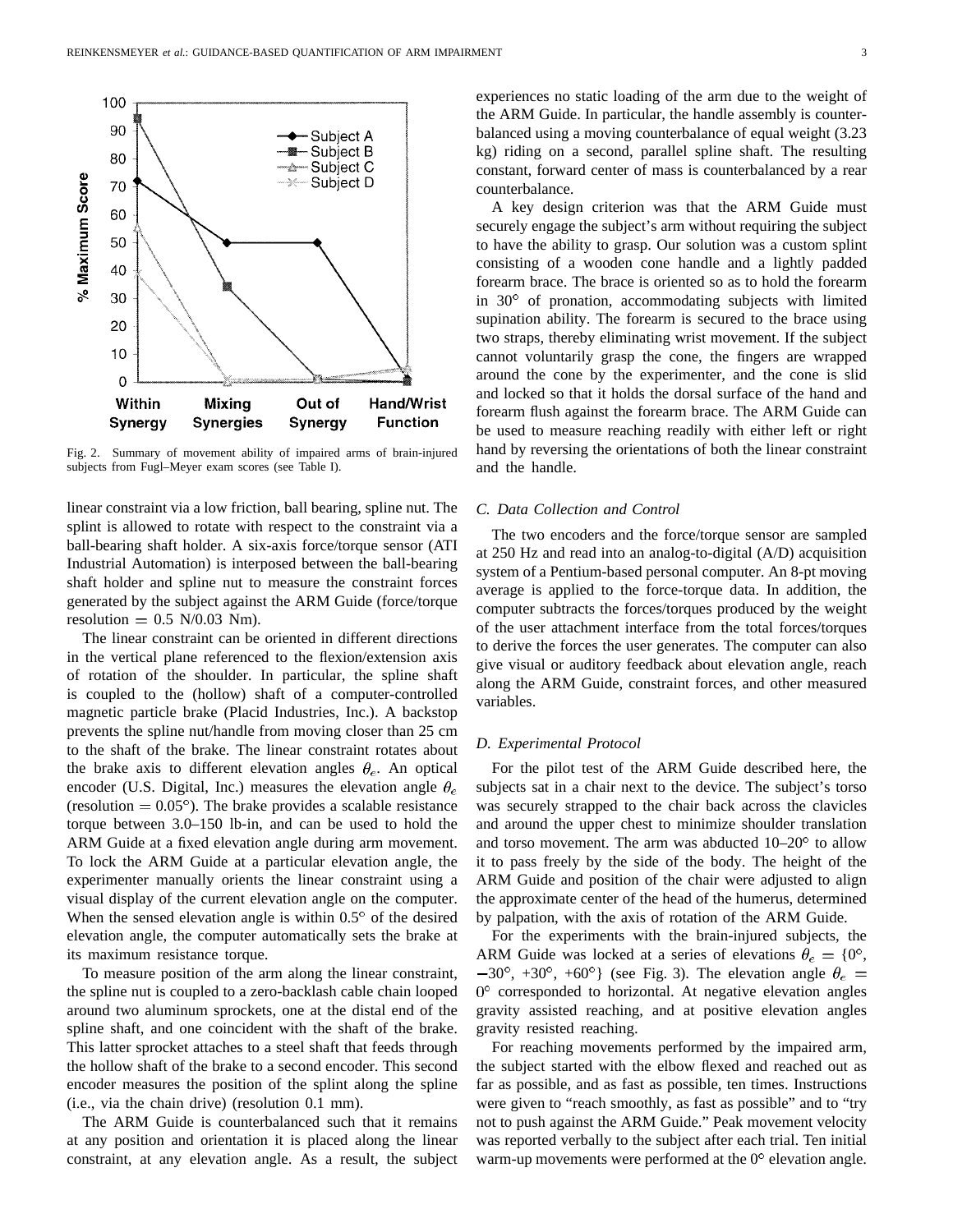

Fig. 3. Definition of coordinate systems, axes of rotation, and joint angles for the arm model used to infer shoulder joint torques. Definitions are shown for left arm. Medial direction is in positive direction.

A rest period of several minutes was given between movement sets at different elevation angles.

At the  $-30^{\circ}$  elevation angle, retrieval-type movements were performed after the reaching movements. For these movements, the subject started with the elbow extended and moved back toward the backstop as fast as possible. Subjects were instructed to terminate movement before hitting the backstop if they had sufficient active ROM to reach the backstop.

The ARM Guide was further used to test for decreased passive ROM of the impaired arm at the smallest and largest elevation angles  $(-30^{\circ}$  and  $60^{\circ})$ . The subjects were asked to relax, and the experimenter moved the subject's arm using the moving counterbalance at a rate of approximately 20 cm/s until a limit to movement was encountered. Five passive trials were performed.

The brain-injured subjects also performed movements with the contralateral arm. To approximate the dynamic conditions experienced by the impaired arm, subjects were instructed to attempt to match the average peak velocity achieved by the impaired arm at each elevation angle. The peak velocity achieved was verbally fed back after each trial, and subjects were instructed to adjust their movement speed to match the desired peak velocity.

To test the repeatability of the constraint force measurements, guided reaching movements by the impaired arms of brain-injured subjects A, B, and C were measured on three separate measurement sessions, spaced several weeks apart.

Guided movements were also performed by the four unimpaired, control subjects with both left and right arms. The purpose of these measurements was to check for left–right differences arising from hand-preference, to verify that the brain-injured subject's nonplegic arms generated ostensibly normal patterns of constraint force, and to determine the effects of movement speed and amplitude on constraint force patterns. Ten reaching movements at the  $0^{\circ}$  elevation angle were performed at two different speeds, matched to the fastest and slowest speeds achieved by the impaired arms of the four brain-injured subjects (20 and 80 cm/s). Movements were also performed at both velocities at two different movement amplitudes (full ROM and 45 cm-approximately half ROM).

Ten retrieval movements were also performed at the  $-30^{\circ}$ elevation angle at 80 cm/s, at full and half ROM.

Measurement of movements by the control subjects at 80 cm/s, at the  $0^{\circ}$  elevation angle, across the full ROM, were repeated three times on the subjects' nondominant arms to characterize measurement variability due to repositioning. For the second and third measurements the subjects were realigned with the ARM Guide.

#### *E. Data Analysis*

Movement trajectories along the ARM Guide were digitally differentiated to derive the reach velocity (Lanczos differentiating filter, 11 points, [28]). Force and position data were time-aligned at the time sample where the reach velocity exceeded a small arbitrary threshold greater than the resting noise of the velocity signal (4 cm/s). The time-aligned force, position, and velocity trajectories were ensemble averaged for statistical comparison.

Endpoint forces and torques were related to joint torques at the elbow and shoulder using a simple kinematic model of the arm (Fig. 3). In particular, the constraint forces were related to the joint torques by the Jacobian of the arm model [29]

$$
\tau = J^T F_b \tag{1}
$$

where  $\tau = [\tau_{SF} \tau_{AB} \tau_{IR} \tau_{EF}]^T$  is a vector of shoulder flexion, shoulder abduction, shoulder internal rotation, and elbow flexion torques defined about the axes  $\xi_{SF}$ ,  $\xi_{AB}$ ,  $\xi_{IR}$ , and  $\xi_{EF}$  in Fig. 3; and  $F_b = \int_x^b f^b_u f^b_z \tau^b_x \tau^b_u \tau^b_z T$  is the vector of forces and torques in a body frame  $b$  fixed to the subject's forearm at its connection to the ARM Guide. The shoulder internal rotation axis was defined relative to the shoulder abduction axis, which in turn was defined relative to the shoulder flexion axis.

Because the six-axis load cell rotates with the ARM Guide rather than the subject's forearm, its axes of measurement (defined as  $\hat{x}, \hat{y}, \hat{z}$  in Fig. 3) were rotated by an angle  $\beta$  with respect to the forearm body frame. In addition, because the subject's forearm was coupled to the ARM Guide through a rotary bearing, no torque could be generated about the  $\hat{x}$  axis. The body wrench  $F_b$  generated at the body frame affixed to the forearm is related to the load cell wrench  $F$  by the adjoint matrix  $Ad_\beta$  that takes into account the rotation  $\beta$  [29]

$$
F_b = Ad_{\beta}F. \tag{2}
$$

Taken thus, the shoulder torques corresponding to constraint forces and torques measured at the force transducer are

$$
\tau_{SF} = (-l_2 \sin \beta + l_1 \sin(\theta_2 - \beta))f_y + (l_2 \cos \beta + l_1 \cos(\theta_2 - \beta))f_z
$$
\n(3)

$$
\tau_{AB} = -(l_1 + l_2 \cos \theta_2) f_x + \sin(\theta_2 - \beta) \tau_y + \cos(\theta_2 - \beta) \tau_z
$$
\n(4)

$$
\tau_{IR} = l_2 \sin \theta_2 f_x + \cos(\theta_2 - \beta)\tau_y - \sin(\theta_2 - \beta)\tau_z
$$
 (5)

where  $l_1$  and  $l_2$  are the link lengths of the upper and lower arms, respectively. For each subject, the upper arm link length was measured as the distance between the visually estimated flexion/extension rotation centers of the shoulder and elbow, and the lower arm link length as the distance from the elbow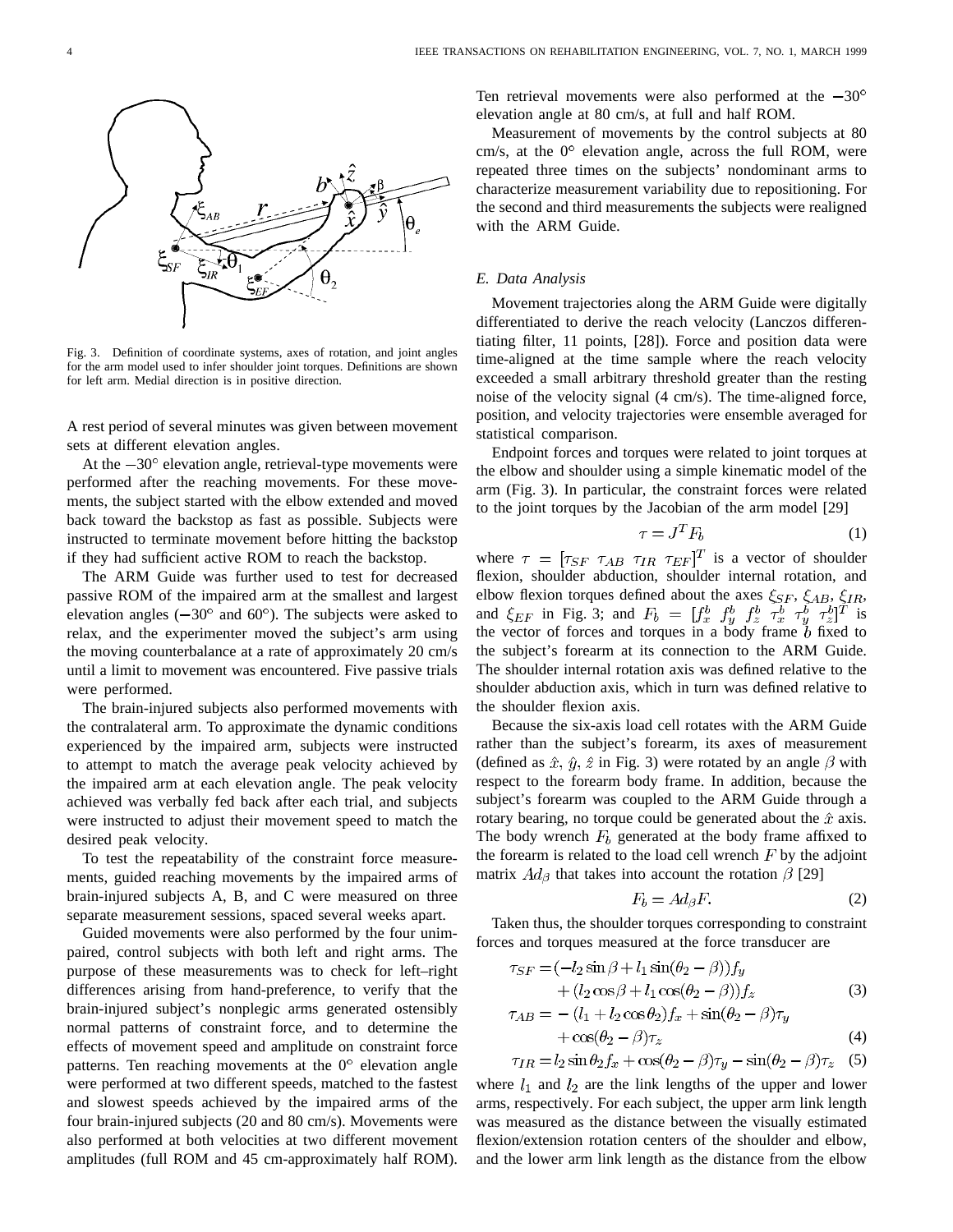

hemiplegic brain-injured subjects. The 95% confidence intervals are shown for the horizontal constraint force and the peak velocity. Markers are 60 ms apart. (b) Average horizontal constraint force and reach velocity for ten reaches by the nondominant arm of four unimpaired, control subjects. Reaches were performed at a peak velocity of 20 cm/s (solid lines) and 80 cm/s (dotted lines) and at two movement amplitudes (full ROM and 45 cm).

rotation center to the metacarpophalangeal joint. Note that (3) is valid only when the subject's arm is held statically along the ARM Guide, whereas (4) and (5) are valid during dynamic movement, since the subject's arm cannot move along the  $\hat{x}$ axis or rotate around the  $\hat{y}$  and  $\hat{z}$  axes.

#### III. RESULTS

We examined impaired and contralateral arms of four hemiparetic subjects, and left and right arms of four unimpaired control subjects, performing a series of guided reaching and retrieval movements at different angles in the vertical plane. All of the hemiparetic subjects manifested standard abnormal synergies in the impaired arm, as judged by the Fugl–Meyer exam [22] (Table I, Fig. 2). We found that the impaired arms generated distinct patterns of constraint force during movement, particularly in the horizontal direction. Additionally, the impaired arms exhibited well-defined workspace deficits.

#### *A. Horizontal Constraint Force*

During reaching movements that began with the elbow flexed and proceeded with the hand extending out from the shoulder, the brain-injured subjects generated substantially different patterns of horizontal constraint force against the ARM Guide with the impaired and contralateral arms (Fig. 4). This force is defined as the force perpendicular to both the direction of movement and to the gravity vector (i.e., the force in the  $\hat{x}$  direction in Fig. 3) and is defined positive in the medial direction, and negative in the lateral direction.

For the contralateral arms, the horizontal force was negative before reaching, became more negative at the initiation of reaching, and tended to increase slightly with increasing reach

along the ARM Guide, reaching an average maximum across brain-injured and control subjects of 2.4 N  $\pm$  4.6 SD at the end of reach. In contrast, at the initiation of reaching by the impaired arms, horizontal constraint force became medially directed [Fig. 4(a)]. The mean peak medial constraint force achieved by the impaired arms was significantly greater than 10.0 N for all subjects (student's t-test, one sided,  $p < 0.05$ ). None of the contralateral arms of the hemiplegic subjects generated peak medial constraint forces significantly greater than 10.0 N ( $p > 0.1$ ). In addition, this 10.0 N cutoff was not exceeded by either the dominant or nondominant arm of the control subjects, at either the fast (80 cm/s) or slow speeds (20 cm/s), or for the full- or half-ROM reaching movements.

Despite the existence of a 10.0 N cutoff for the unimpaired arms, we did find significant left–right arm differences in horizontal constraint force for the control subjects, and a dependence of horizontal constraint force on movement speed [Fig. 4(b)]. For the same movement speed and amplitude, the horizontal constraint force followed the same pattern for the left and right arms, but tended to be offset in the medial direction for the dominant arm (mean offset across subjects and movement conditions  $= 3.2$  N  $\pm 4.0$  SD). For each subject, the horizontal constraint forces generated during the slow movements were approximately equal, regardless of the amplitude [Fig. 4(b)]. However, for the faster movements, the horizontal constraint forces were more laterally directed. The most laterally directed constraint forces were generated during the movements with the highest accelerations (i.e., the shorter movements performed at 80 cm/s), an effect opposite that seen with the impaired arms of the brain-injured subjects [Fig. 4(a)].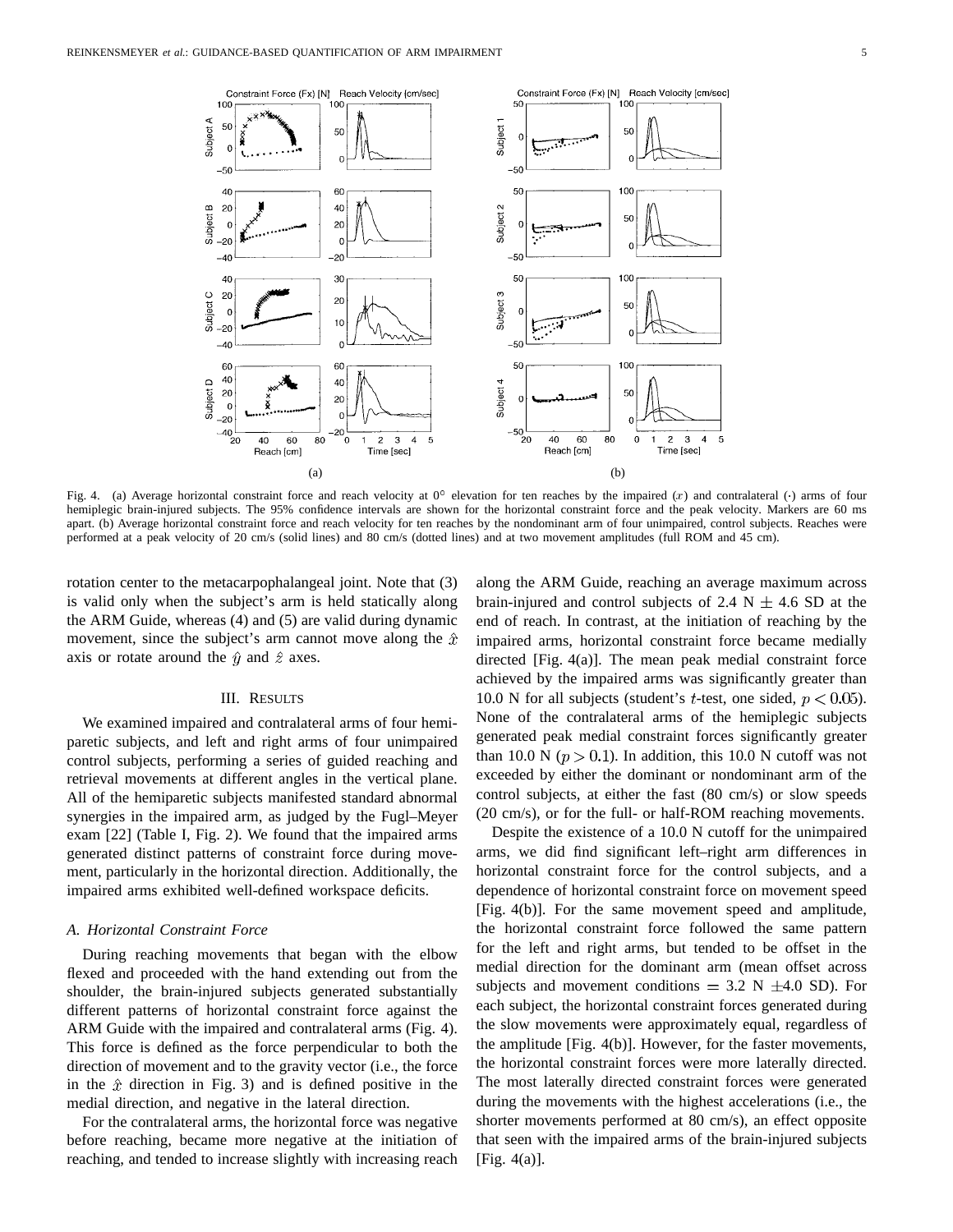To test the repeatability of the horizontal constraint force measurement, we measured guided reaching movements by brain-injured subjects A, B, and C on three separate measurement sessions. The mean peak horizontal constraint force at the  $0^{\circ}$  elevation angle, averaged across the three measurement sessions was 75.8  $\pm$  14.4 SD ( $n = 3$ ) for subject A, 17.3  $\pm$  8.0 for subject B, and 22.5  $\pm$  5.8 N for subject C. The mean peak horizontal constraint forces for the four control subjects across three measurement sessions were  $5.0 \pm 1.9$ ,  $1.9 \pm 0.6$ ,  $2.7 \pm 0.8$ , and  $8.4 \pm 1.2$  N.

For the brain-injured subjects, the pattern of horizontal constraint force varied with the direction of movement across the workspace (Fig. 5). In particular, during movement initiation, the horizontal constraint force tended to rise more steeply in the medial direction with increasing elevation angle. In addition, the peak medial constraint force was significantly greater at the  $+60^{\circ}$  versus  $-30^{\circ}$  elevation angle for subjects A, B, and C ( $p < 0.001$ , one-sided student's t-test), and at the +30° versus  $-30$ ° for all subjects ( $p < 0.005$ ). The horizontal constraint force produced by the contralateral arms did not vary substantially with elevation angle in comparison with the impaired arms (Fig. 5).

During retrieval type movements measured with the ARM Guide oriented at the  $-30^{\circ}$  elevation angle, the impaired arm generated a different pattern of horizontal constraint force. For these movements, the subjects began with the arm extended and moved the hand toward the shoulder. All three subjects generated a significantly more laterally directed force than during reaching movements (Fig. 6). In contrast, for the contralateral arm, the horizontal constraint force pattern varied only slightly between reaching and retrieval movements.

#### *B. Other Components of Constraint Force; Joint Torques*

Three other constraint force/torque components were measured. The "vertical force" is defined as the force perpendicular to the ARM Guide in the sagittal plane (i.e., in the  $\hat{z}$  direction in Fig. 3; note this "vertical" force is only truly vertical with respect to gravity when the ARM Guide is at  $0^{\circ}$  elevation). This force tended to be negative and fairly constant throughout movement. No significant differences were found in the mean vertical constraint force between the impaired and unimpaired arms (mean for unimpaired arms at  $0^{\circ}$  elevation  $= -11.7$  $N \pm 5.0$  SD; mean for impaired arms at  $0^{\circ}$  elevation =  $-9.1 \pm 12.6$  SD).

Constraint torques were also measured against the ARM Guide around the  $\hat{y}$  and  $\hat{z}$  axes of the endpoint frame (Fig. 3). To interpret these endpoint torques, a simple biomechanical model of the arm was used to transform them, along with the mediolateral component of constraint force, into shoulder abduction/adduction and internal/external rotation torques about a frame at the shoulder [see Fig. 3 and (4) and (5)]. For the impaired arms, shoulder torques tended toward greater adduction and internal rotation during reaching, and greater abduction and external rotation during retrieval (Fig. 7). Peak shoulder adduction and internal rotation torques were significantly increased during reaching as compared with the contralateral side for the brain-injured subjects (Fig. 8,  $p < 0.001$ ). Peak shoulder abduction and external rotation



Fig. 5. Average horizontal constraint force for the impaired arm (solid) and contralateral arm (dashed) for elevations  $\theta_e = \{-30^{-\circ}, 0^{\circ}, +30^{\circ}, +60^{\circ}\}.$ Arrows identify increasing elevation angles.

torques were significantly increased during retrieval for all subjects ( $p < 0.05$ ), although the increase in external rotation torque was small for subjects C and D.

#### *C. Workspace Deficits*

Besides generating distinct patterns of constraint force against the ARM Guide, the brain-injured subjects had decreased active ROM along the ARM Guide with the impaired arm (Fig. 9). The impaired arms had significantly decreased active ROM with respect to the contralateral arms along at least two elevation angles ( $p < 0.001$ ). As a result of these decreases, the percentage of inaccessible workspace area, measured as the difference between the impaired and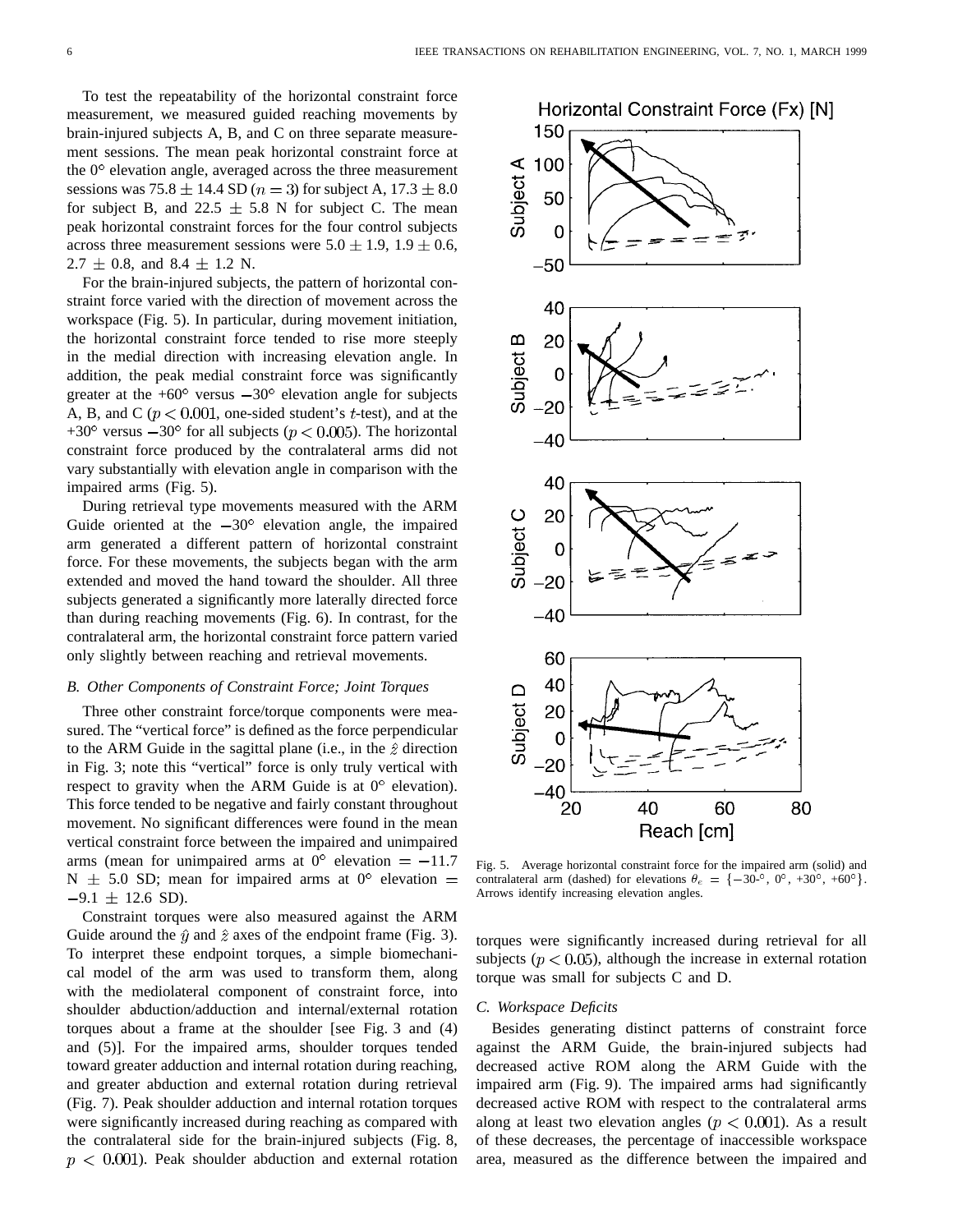

Fig. 6. Average horizontal constraint force for reaching and retrieval move-**MEACH [CITI]**<br>Fig. 6. Average horizontal constraint force for reaching and retrieval move-<br>ments by the impaired (dotted) and contralateral arms (dashed) at  $-30^{\circ}$ elevation angle. The direction of movement and 95% confidence intervals are shown.

contralateral arms in the vertical plane, was approximately 24.8% for subject A, 71.2% for subject B, 47.6% for subject C, and 46.4% for subject D. For all subjects, the largest workspace deficits were seen at the  $+60^\circ$  elevation angle.

The subjects' impaired arms exhibited slightly greater trial-to-trial variability in reaching than did the contralateral arms. The standard deviations of the maximum reach for the contralateral arms of the brain injured subjects were less than 1.5 cm for all elevation angles. The standard deviations for the impaired arms varied up to 3.0 cm. at steeper elevation angles. The impaired arm standard deviations were significantly greater ( $p < 0.05$ ) than the standard deviations

of the contralateral arm for subject A at 30 and  $60^{\circ}$  elevation angles, at no elevation angles for subject B, at  $-30^{\circ}$ ,  $30^{\circ}$ , and  $60^{\circ}$  for subject C, and at no angles for subject D. Thus, although some increased variability was seen in workspace measurements for the impaired arm, this variability was limited.

The ARM Guide was used to test for decreased passive ROM at the smallest and largest elevation angles by moving the subject's arm passively using the moving counterbalance. Subjects A and B had full passive ROM compared with the contralateral arm (Fig. 9). In contrast, subject C exhibited reduced ROM at both the smallest and largest elevation angles, generating a resisting force approximately five times greater than the contralateral arm at a similar position. Subject D also had reduced passive ROM at the steepest elevation angle, and experienced pain with passive shoulder flexion.

#### IV. DISCUSSION AND CONCLUSIONS

Our starting hypothesis for development of the ARM Guide was that abnormal synergies would manifest themselves as distinct patterns of constraint force during guided movement. Although we have tested a limited number of subjects, the pilot data support this hypothesis. In addition, the preliminary results support the feasibility of using mechanically guided movement as a means to quantify workspace deficits after brain injury.

## *A. Constraint Force Measures of Impaired Coordination*

Distinct patterns of constraint force generation were seen in the horizontal direction for the brain-injured subjects. In particular, all of the impaired arms generated a more medially directed force during reaching, and a more laterally directed force during retrieval. These horizontal constraint force patterns are consistent with previous clinical [21] and experimental [23], [24] descriptions of abnormal synergies, and with the results of the Fugl–Meyer evaluations. A medial horizontal constraint force would be expected if the subjects were tending to internally rotate and/or adduct the shoulder during reaching. This motion is consistent with Brunnstrom's description of the extension synergy (Table I). A lateral constraint force would be expected if the subject were tending to externally rotate and/or abduct the shoulder during retrieval; i.e., the Brunnstrom flexion synergy. According to the Fugl–Meyer exam (Table I, Fig. 2), all of the brain-injured subjects were capable of moving within the extension and flexion synergies, but had limited ability to move out of synergy. These results support the hypothesis that the subjects used the extension and flexion synergies to propel the arm along the ARM Guide during reaching and retrieval.

The consistencies with previous descriptions of abnormal synergies were confirmed in shoulder torque space by mapping endpoint constraint forces/torques to joint torques with a model of the arm. In particular, shoulder abduction/adduction and internal/external shoulder torques, which do not contribute to movement along the ARM Guide, were increased in magnitude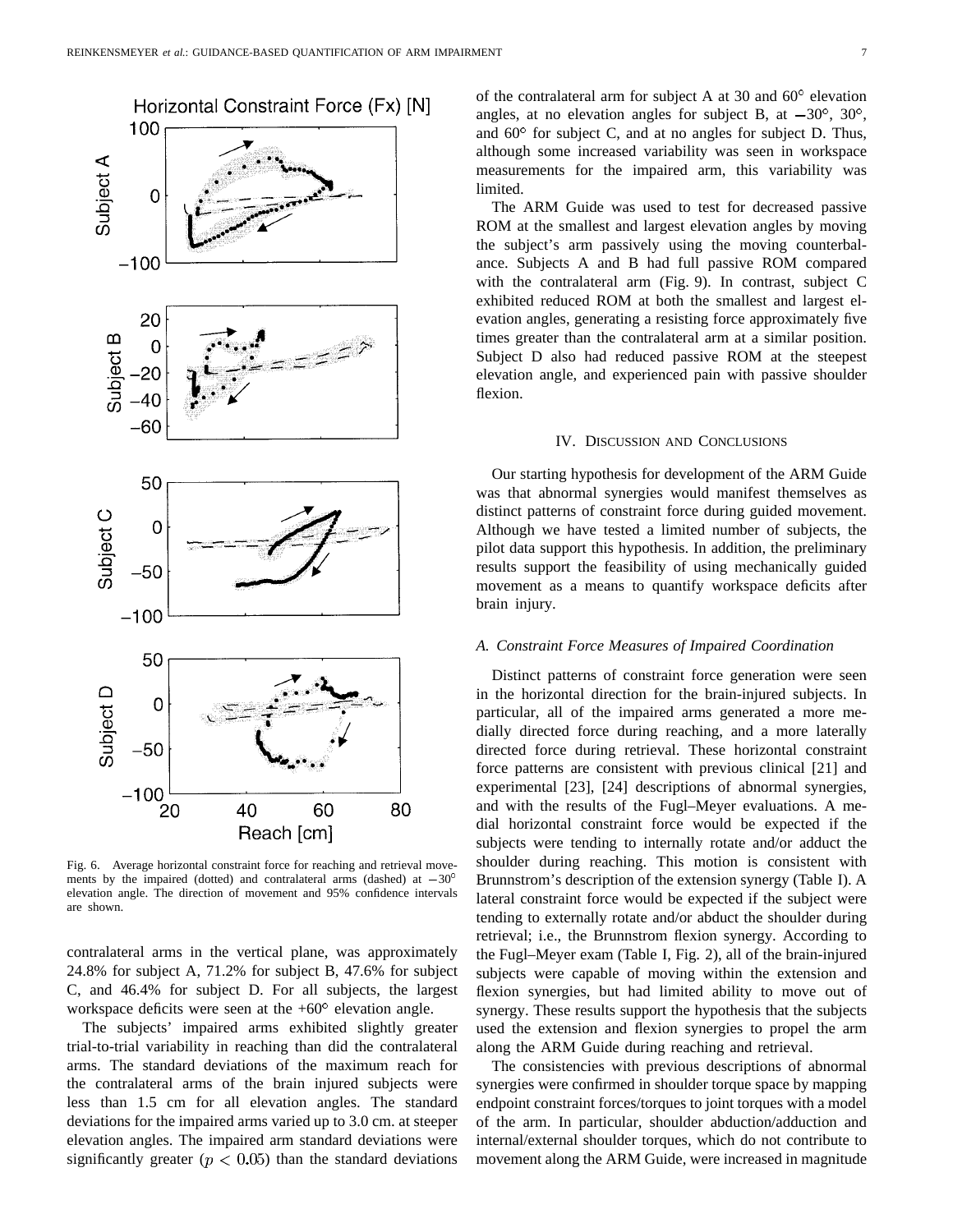

angles by the impaired arm. Markers are 100 ms apart; large markers show start of movement. Gray regions show 95% confidence intervals of shoulder torques for subject's contralateral arm at the same elevation angles. For subject D, the elevation angles corresponding to the confidence intervals are noted.

for the impaired arms. Shoulder adduction and internal rotation torques were increased during reaching, and shoulder abduction and external rotation were increased during retrieval movements. The smallest increases in shoulder external rotation torque during retrieval was seen for subjects C and D, consistent with the observation that these subjects also showed little or no ability to externally rotate the shoulder during the Fugl–Meyer exam (Table I).

Significant differences were not seen in the vertical constraint force. In general, both unimpaired and impaired arms apparently tended to rest on the ARM Guide during reaching, creating a negative vertical force. Based on currently available descriptions of the abnormal flexion and extension synergies, the synergies would not be expected to create distinct patterns of vertical constraint force: the vertical constraint force is directly related to the shoulder flexion/extension torque, and this degree of freedom has not been clinically or experimentally observed to be a strong component of either the flexion or extension synergy ([21], [24]).

In summary, based primarily on measurements in the horizontal direction, we believe that constraint force measurement during guided movement holds promise for quantitative evaluation of abnormal movement synergies. The initial direction and peak magnitude of horizontal constraint force in particular appear sensitive to the presence of abnormal synergies. By allowing quantification of what is typically described qualitatively, such measures may prove useful for more precise monitoring of the emergence and progression of abnormal coordination after brain injury, and of the effects of treatment techniques targeted at abnormal synergies.

# *B. Limitations and Extensions of Constraint Force Measurements*

A requirement for use of the constraint force technique is the availability of an unimpaired limb for comparison, since unimpaired limbs also generate constraint forces during guided movement. In our study, even though instructions were given to the control subjects to minimize constraint force against the ARM Guide, they still generated a laterally directed horizontal force. We hypothesize that this laterally directed horizontal force is due to a mismatch between the geometry of the constraint imposed by the ARM Guide, and the geometry of normal reaching. For instance, the dorsum of the forearm does not typically move parallel to the path of the hand during normal reaching, although the ARM Guide enforces such a relationship. As a result of such small kinematic mismatches, accurate interpretation of abnormal patterns of constraint force depends on adequate characterization of patterns generated by unimpaired arms of similar physical dimensions. In addition, we hypothesize that accurate positioning of the subject is important for measurement reproducibility, since the positioning of the subject with respect to the device could potentially alter the pattern of kinematic mismatches. Finally, the constraint force patterns may depend on the subject's hand-dominance, and on the velocity trajectory of the movement, although the pilot data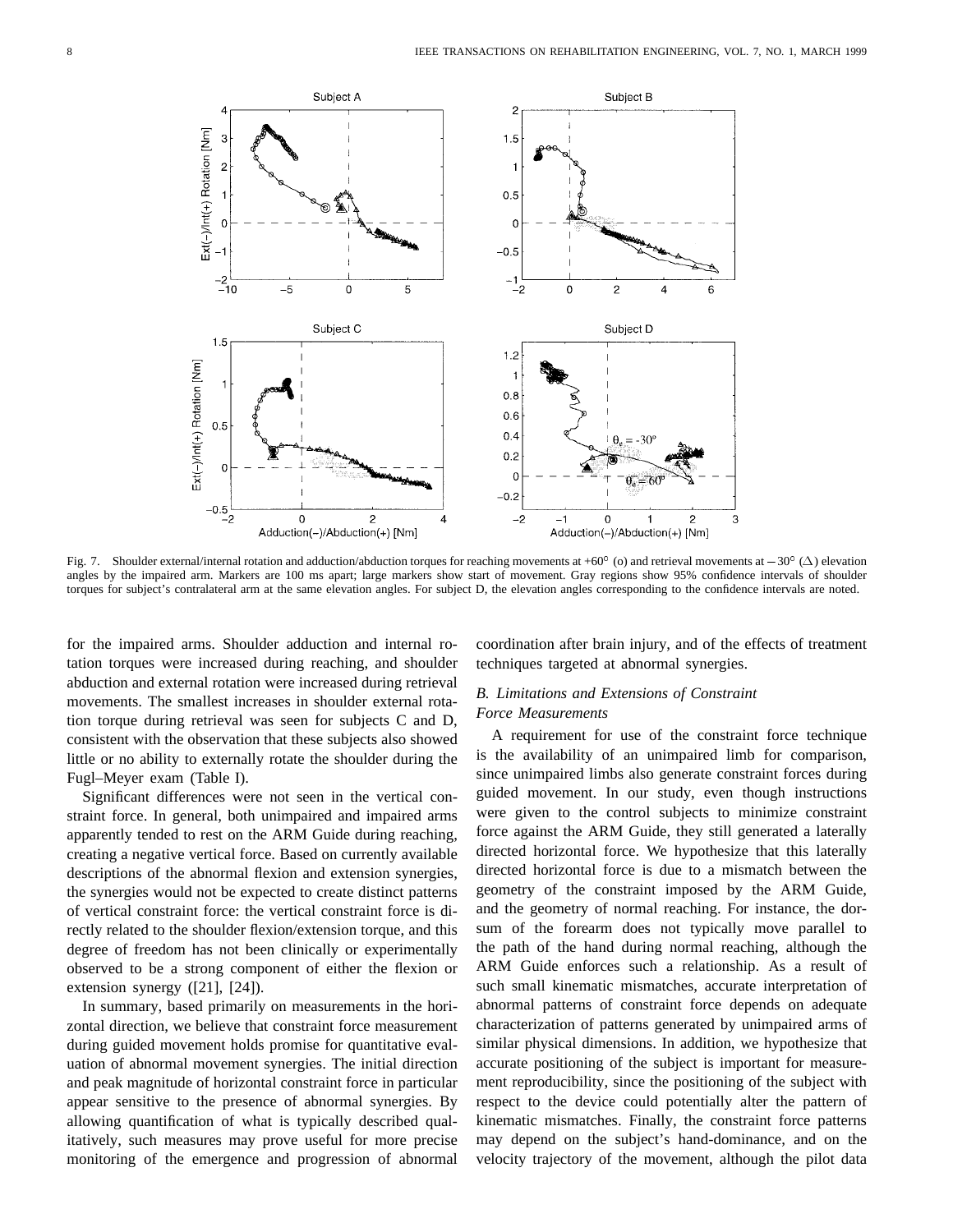

Fig. 8. Average peak shoulder torques and confidence intervals for reaching and retrieval movements by the impaired  $[x, \bullet]$  and contralateral arms  $[^*, o]$ of the four brain-injured subjects. Peak *adduction and internal* rotation torques are shown for reaching movements at  $\theta_e = \{-30^\circ, 0^\circ, +30^\circ, +60^\circ\}$ , and peak *abduction* and *external* rotation torques are shown for retrieval movements at  $\theta_e = -30^\circ$ . Internal rotation and abduction are defined positive; external rotation and adduction are defined negative. x: average peak abduction (or adduction for retrieval movement) torque for impaired arm; \*: average peak abduction (or adduction) torque for contralateral arm;  $\bullet$ : average peak internal (or external) rotation torque for impaired arm; o: average peak internal (or external) rotation torque for contralateral arm.



Fig. 9. Workspace boundaries  $\pm 1$  SD for the four brain-injured subjects. x: impaired arm; o: contralateral arm; \*: passive ROM limit. The mean of the confidence intervals across subjects for the passive ROM measurements was 2.5 cm. The radial bars are 80 cm long.

suggests it may be possible to bound these dependencies with respect to the differences in constraint force caused by the neurologic impairment.

It may be possible to extend the constraint force technique to individuals with other types of brain injuries, such as cerebral palsy, and also to other movements besides reaching and retrieval, such as leg movements or hand movements. In theory, the technique could be applied to any combination of body segments with at least two degrees of freedom coupled in an abnormal synergy by mechanically guiding movement along one of the degrees of freedom, and measuring the constraint forces generated by the other degree(s) of freedom.

# *C. Guided Workspace Measures: Potential Use in Evaluating Movement Ability*

For the brain-injured subjects tested, the ARM Guide detected significant workspace deficits. Surprisingly, in light of the apparent large movement-to-movement variability observed subjectively in the clinic, the variability of maximum reach of the impaired arms was only slightly greater than the variability for the contralateral arms. Such low variability in guided workspace boundary measurement may allow sensitive monitoring of functional movement ability, provided the patient's arm can be reliably realigned with the ARM Guide during subsequent measurement sessions. A key question for fu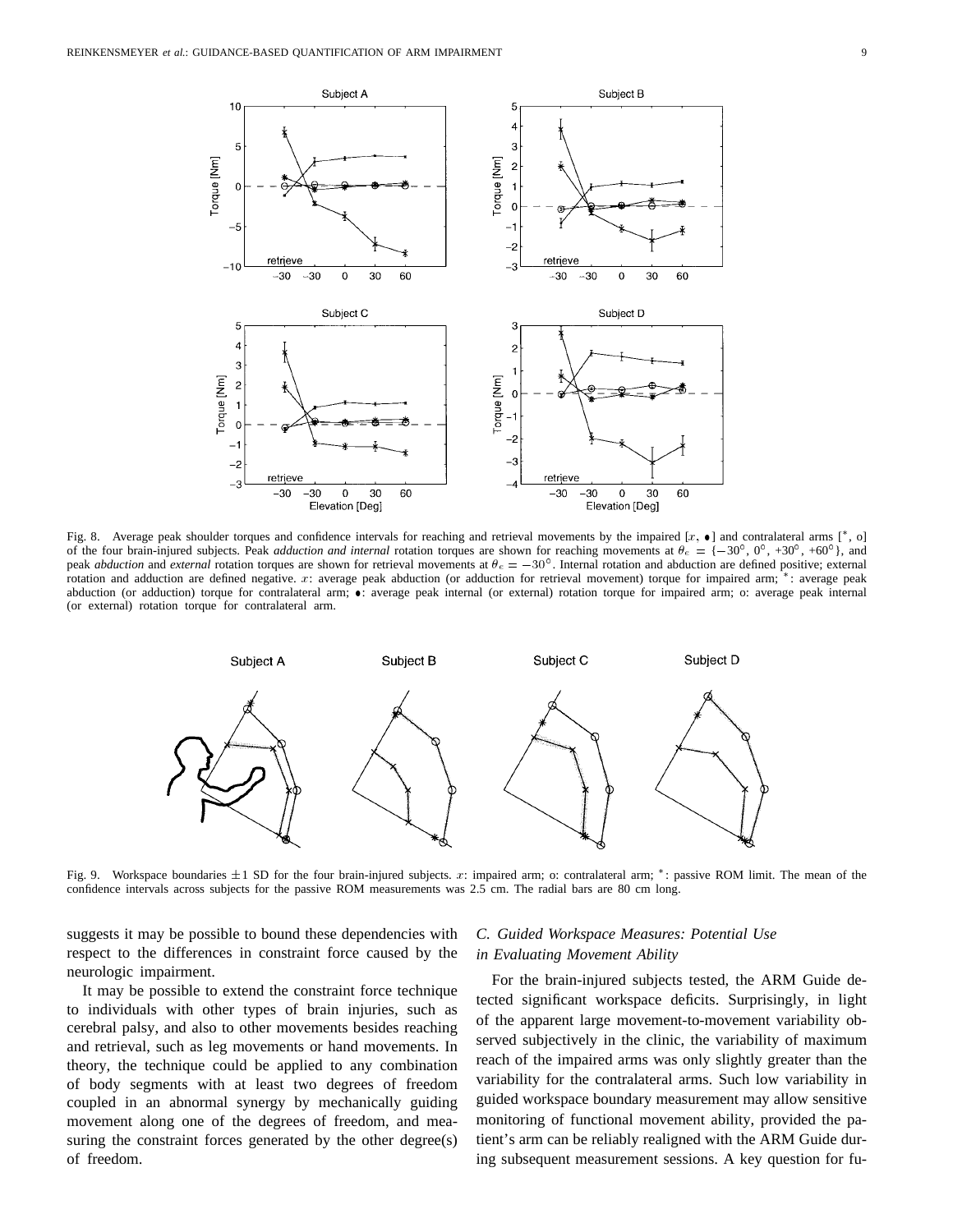ture research is how well workspace measures correspond with the ability to perform various functional activities with the arm.

The ARM Guide could also potentially assist in diagnosing the causes of workspace deficits in individuals after brain injury. One potential cause is an involuntary limit to movement as a result of changed passive tissue properties (contracture), spasticity in antagonist muscles, or changes in the biomechanics of the shoulder (i.e., impaired gleno-humeral joint rhythm [30]). The subjects in this study experienced a well-defined limit in active ROM with the impaired arm, as judged by the variability of the endpoint of repeated reaching. The ARM Guide was used to determine if this measured limit of active movement corresponded to a limit in passive ROM. For the subjects in this study, decreased passive ROM matched decreased active ROM for only one subject at one elevation angle. Otherwise, the subjects had sufficient passive ROM to access difficult workspace areas, but could not enter those areas during voluntary movement, presumably because of an inability to generate needed forces. Future research will investigate in more detail the contributions of weakness and involuntary restraint mechanisms to workspace limitations by combining EMG measurements of arm muscles in conjunction with active and passive guided movements.

### *D. Limitations and Extensions of Guided Workspace Measures*

The guided workspace measured with the ARM Guide may differ from the workspace achievable during unguided movement. That is, because the subject can generate components of force perpendicular to the ARM Guide and still move in the desired direction, he or she may be able to move farther with the ARM Guide than without it. However, the guided workspace still reflects the underlying movement ability of the subject, and thus may provide a simple means to evaluate movement performance. In addition, use of mechanical guidance has the potential advantage of allowing precise characterization of the passive mechanical properties of the limb along movement trajectories identical to those achieved during voluntary movement. Passive and active workspace deficits could potentially be measured in other planes of movement besides the vertical plane measured in this preliminary study.

An important, unanswered question concerning postbrain injury movement impairment is the relationship between weakness, abnormal synergies, and workspace deficits. If the abnormal extension synergy manifests itself as an increased medial constraint force, and a heightened extension synergy limits the workspace, one would predict higher medial constraint forces for greater workspace deficits. For the subjects we examined both the medial tendency in horizontal constraint force and workspace deficits increased at the highest elevation angle. Future research will also investigate in more detail the relationship between weakness and abnormal synergies, and the relative contribution of both of these impairments to limits in ROM across the workspace, and to the ability to perform functional tasks.

# *E. Other Applications of Guided Movement: Therapy for the Arm*

In conclusion, devices such as the ARM Guide might be useful not only as evaluation tools, but also as treatment tools. Real-time measurement of constraint force generation could be used to provide feedback to brain-injured individuals for training arm coordination. In addition, the ARM Guide is well suited to test the therapeutic effects of repeated, guided movement into different workspace regions. Guidance of active arm movement into inaccessible workspace areas is a technique used in manual therapy [31], and may aid neural recovery by allowing simultaneous sensory input and motor output not usually experienced following brain injury. Several research laboratories are currently developing robotic devices for providing therapeutic assistance to arm movement after brain injury [7]. A recent clinical trial of one of these devices suggests that robot-assisted movement can enhance motor recovery in stroke patients [32], [33]. It is the automation of manual therapy techniques, accompanied by the rational design of machine-based measurement techniques for evaluating motor impairments, that could provide key tools for advancing neurological rehabilitation research and practice in the future [34].

#### ACKNOWLEDGMENT

The authors wish to thank D. M. Lorber for assistance with software development for the ARM Guide.

#### **REFERENCES**

- [1] G. E. Gresham, P. W. Duncan, and W. B. Stason, "Post-stroke rehabilitation," U.S. Dept. Health and Human Services, Agency for Health Care Policy and Research, Rockville, MD, AHCPR Publication No. 95-0662, 1995.
- [2] G. E. Gresham, T. F. Phillips, P. A. Wolf, P. M. McNamara, W. B. Kannel, and T. R. Dawber, "Epidemiologic profile of long term disability in stroke: The Framingham study," *Arch. Phys. Med. Rehab.,* vol. 60, pp. 487–491, 1979.
- [3] B. H. Dobkin, *Neurologic Rehabilitation.* Philadelphia, PA: F. A. Davis, 1996.
- [4] W. W. Tourtellotte and K. Syndulko, "Quantifying the neurologic examination: Principles, constraints, and opportunities," in *Quantification of Neurologic Deficit,* T. L. Munsat, Ed. Boston, MA: Butterworths, 1989, pp. 7–16.
- [5] R. W. Bohannon, "Simple clinical measures," *Phys. Ther.,* vol. 67, pp. 1846–1850, 1987.
- [6] American Physical Therapy Association, Neurology Section, "Special topic issue on objective assessment of the neurologic patient," *Neurol. Rep.,* vol. 16, 1992.
- [7] D. J. Reinkensmeyer, N. Hogan, H. I. Krebs, S. L. Lehman, and P. S. Lum, "Rehabilitators, robots, and guides: New tools for neurological rehabilitation," in *Biomechanics and Neural Control of Movement,* J. Winters and P. Crago, Eds. New York: Springer-Verlag, 1998.
- [8] S. C. Gandevia, "Strength changes in hemiparesis: Measurements and mechanisms," in *Spasticity: Mechanisms and Management,* A. F. Thilmann, D. J. Burke, and W. Z. Rymer, Eds. Berlin, Germany: Springer-Verlag, 1993, pp. 111–122.
- [9] D. Bourbonnais and S. Vanden Noven, "Weakness in patients with hemiparesis," *Amer. J. Occupational Ther.,* vol. 43, pp. 313–319, 1989.
- [10] N. J. O'Dwyer, L. Ada, and P. D. Neilson, "Spasticity and muscle contracture following stroke," *Brain,* vol. 119, pp. 1737–1749, 1996.
- [11] A. F. Thilmann, D. J. Burke, and W. Z. Rymer (Eds.), *Spasticity: Mechanisms and Management.* Berlin, Germany: Springer-Verlag, 1993.
- [12] D. Bourbonnais, S. Vanden Noven, and R. Pelletier, "In coordination in patients with hemiparesis," *Canadian J. Public Health. Revue Canadienne de Sante Publique,* vol. 83, suppl. 2, pp. S58–S63, 1992.
- [13] M. F. Levin, "Interjoint coordination during pointing movements is disrupted in spastic hemiparesis," *Brain,* vol. 119, pp. 281–293, 1996.
- [14] R. W. Bohannon, "Is the measurement of muscle strength appropriate in patients with brain lesions? A special communication," *Phys. Ther.,* vol. 69, pp. 225–236, 1989.
- [15] S. B. O'Sullivan and T. J. Schmitz, *Physical Rehabilitation: Assessment and Treatment,* 2nd ed. Philadelphia, PA: F. A. Davis, 1988.